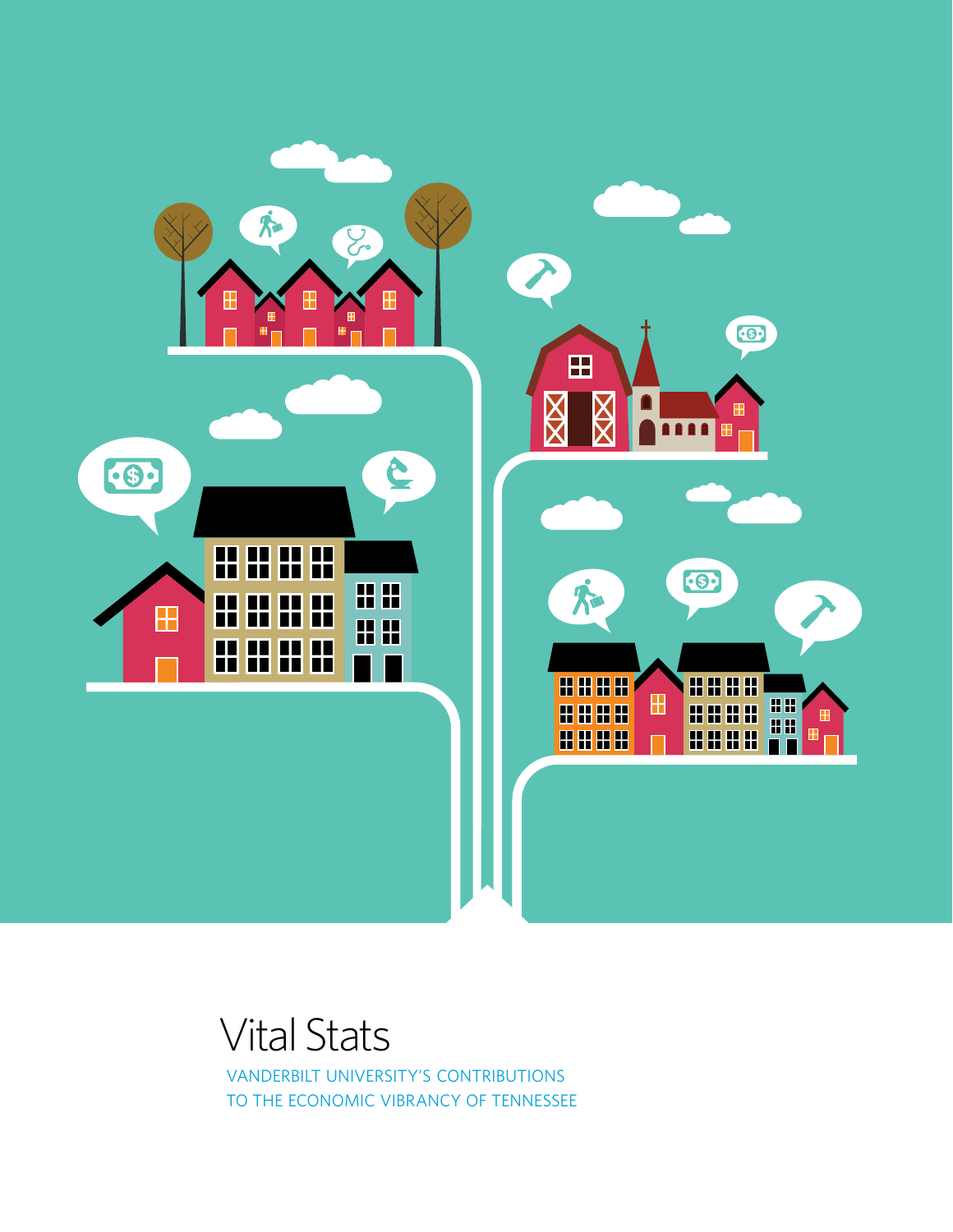## **Summary**

Tennessee has reaped enormous social and economic benefits from Vanderbilt University and Medical Center since its inception 140 years ago.

These gains manifest themselves in a number of ways. First, direct Vanderbilt spending on capital, faculty, staff and general procurement ripples through the local and state economies. Second, off-campus student spending and out-of-town visitors drawn to the area because of Vanderbilt inject additional money into local businesses. Vanderbilt also plays an important role in economic development, in terms of providing labor force, commercialization of academic research, and influencing the revitalization of parts of the community through the built environment (such as the Vanderbilt Health at One Hundred Oaks development). Finally, students, faculty, and staff of Vanderbilt provide thousands of hours of community service each year, enhancing health, literacy, education, culture, and overall quality of life in the region. While not all of these benefits are quantifiable, the following findings highlight Vanderbilt's importance:

- Vanderbilt employs 25,000 faculty, staff, and medical professionals who teach 12,800 students and provided healthcare services to approximately 1.6 million Tennesseans in its clinics and 57,000 Tennesseans in its hospitals last year.
- Vanderbilt is the largest private employer in the Nashville region and the second largest private employer based in the state.
- In 2012, Vanderbilt conferred 3,720 degrees and certificates. Since 2008, the university has awarded over 17,500 degrees.
- In 2012, Vanderbilt-related activity attracted more than 700,000 visitors.
- Vanderbilt operations, along with student and visitor spending, generated an economic impact of \$8.6 billion in economic activity, 58,000 jobs, and in excess of \$3.4 billion in labor income. This translates into \$221.6 million in tax revenue for the state of Tennessee.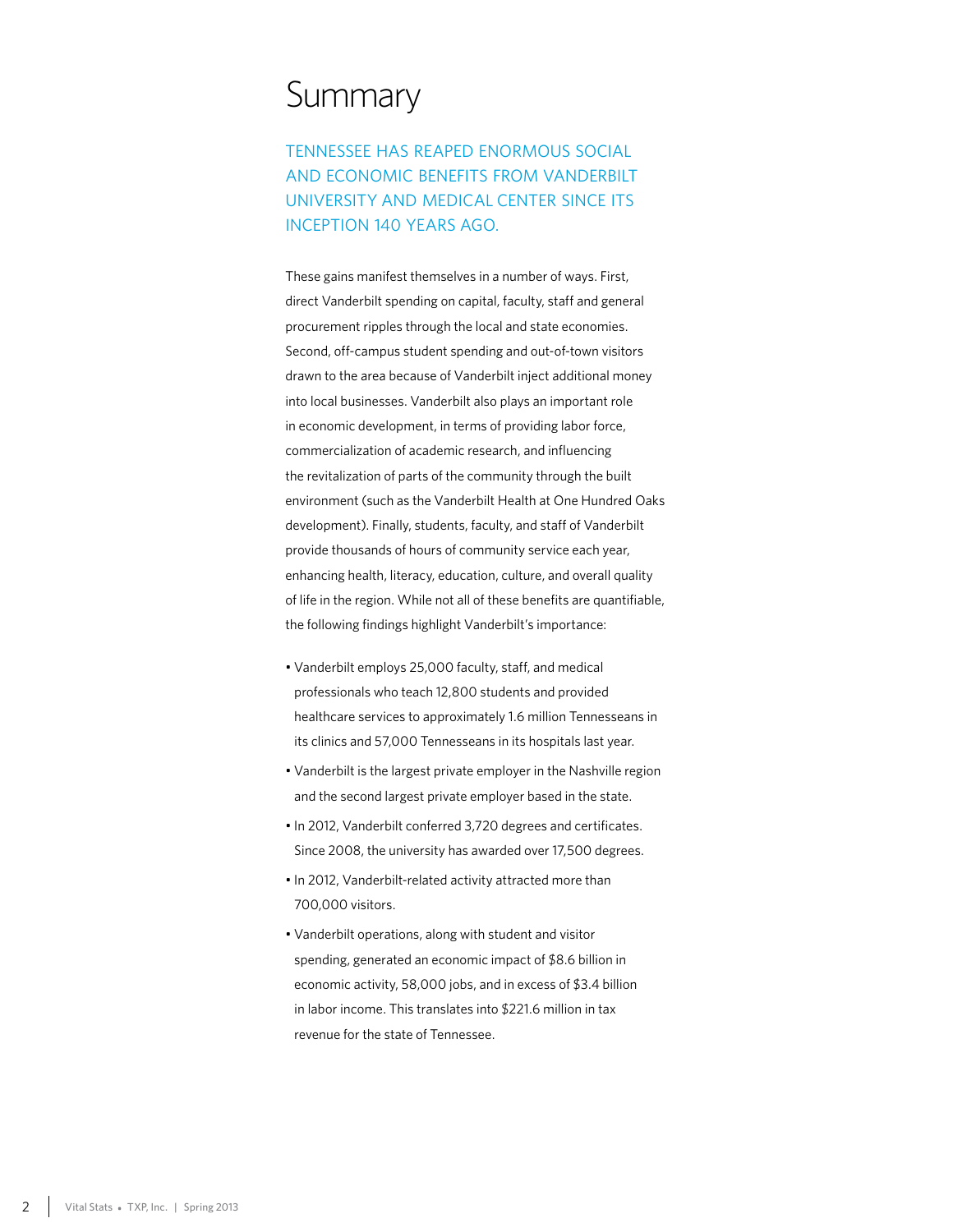### Economic Impact of Vanderbilt FY 2011–12

### **Vanderbilt University and Medical Center**

\$7,953,069,600 output

\$4,679,637,820 value added

\$3,260,678,198 labor income

51,590 employment

### **Construction Spending Student and Visitor Total**

\$198,496,368 output

\$108,237,679 value added

\$64,130,262 labor income

1,657 employment

\$418,452,709 output

\$254,722,971 value added

\$124,681,088 labor income

4,612 employment

\$8,570,018,677 output

\$5,042,598,469 value added

\$3,449,489,548 labor income

57,860 employment

Source: TXP, Inc.



Vanderbilt operations, along with student and visitor spending, generated an economic impact of \$8.6 billion in economic activity.



The total value of charity care, community benefits, and other unrecovered costs provided by Vanderbilt exceeded \$830 million.



Vanderbilt-related activity attracted more than 700,000 visitors.



The increase in regional economic activity supported almost 58,000 total jobs with labor income in excess of \$3.4 billion.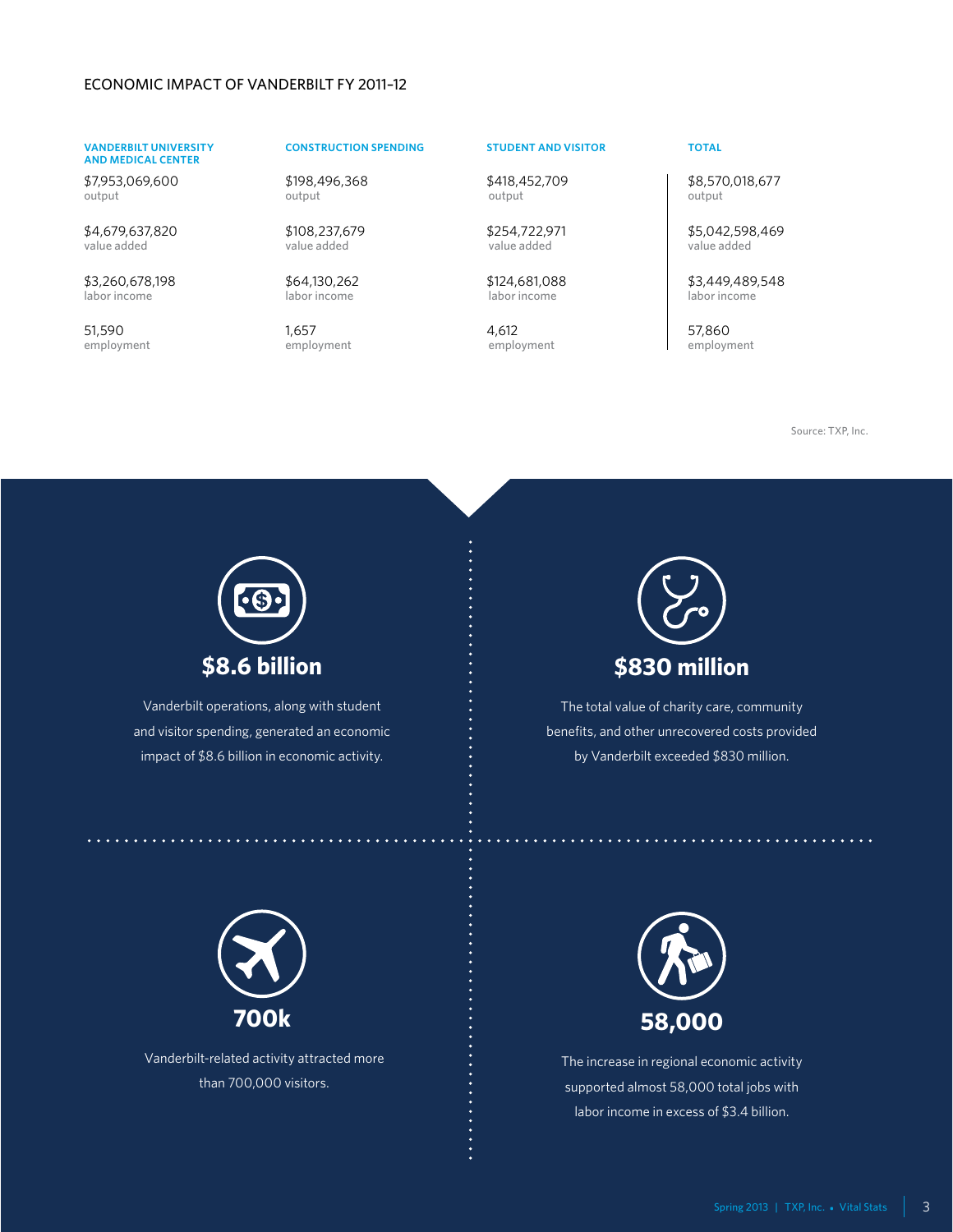**Out-of-town visitors help support cultural institutions and entertainment attractions that improve the quality of life for local residents who do not directly interact with Vanderbilt.**

. . . . . . . .

 $\sim$   $\sim$ 

 $\cdot$  . . . . . . . . . **Vanderbilt is the largest private employer in the Nashville area and the second largest private employer based in the state.**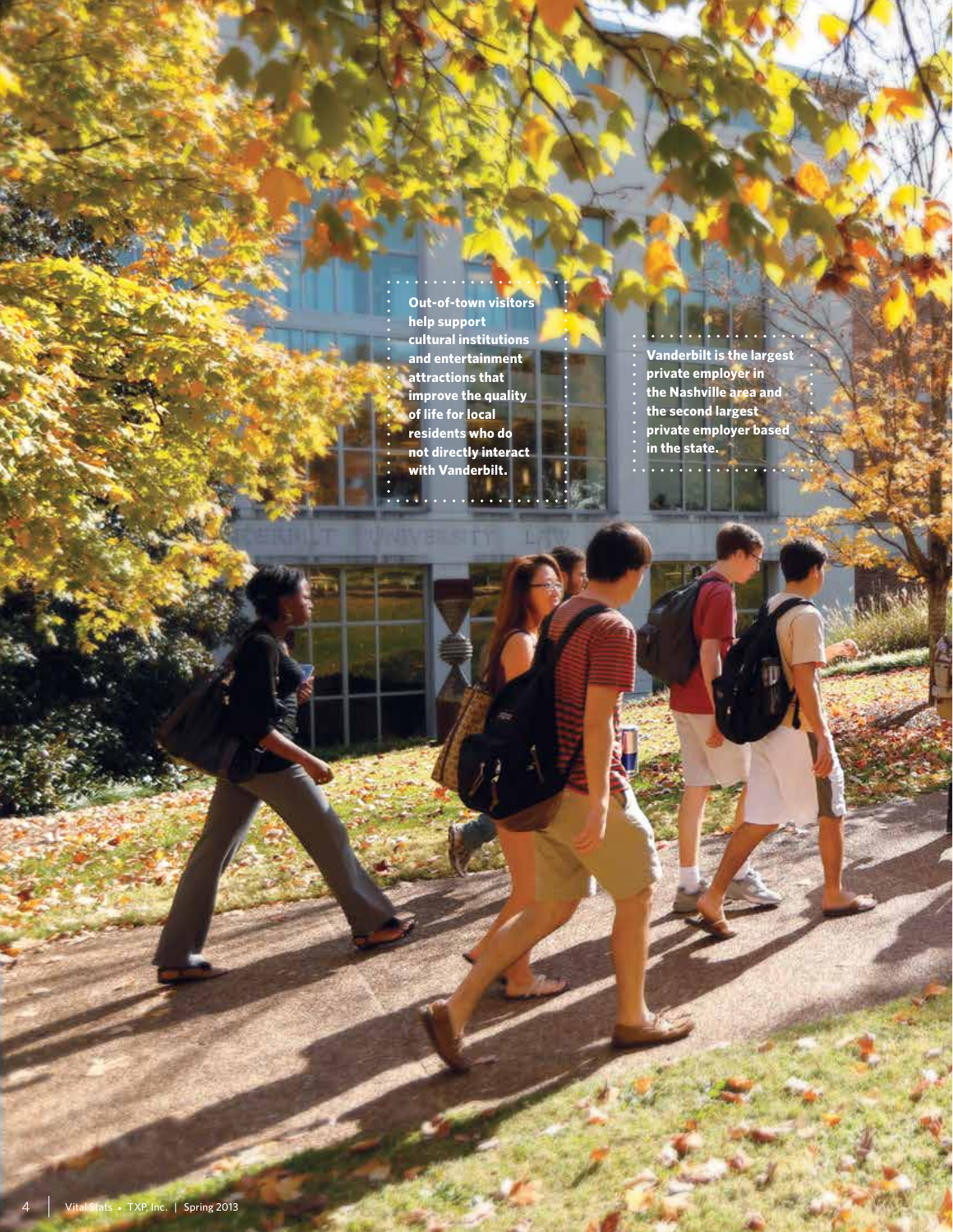# Introduction

## Vanderbilt University, located in Nashville, Tennessee, is a private research university and medical center offering a full-range of undergraduate, graduate and professional degrees.

Founded in 1873, the school offers an invigorating atmosphere where students tailor their education to meet their goals and researchers collaborate to solve complex questions affecting health, culture and society.

Currently, Vanderbilt has an annual enrollment of approximately 6,800 undergraduate and 6,000 graduate and professional students. Consistently among the top-ranked universities in the nation, Vanderbilt draws students from all 50 states and more than 90 countries. Vanderbilt undergraduates can pursue one or more of 70 majors in four undergraduate schools and colleges: the College of Arts and Science, the School of Engineering, Peabody College of education and human development, and the Blair School of Music. A robust set of graduate programs are also offered by the undergraduate schools and colleges. Vanderbilt has six graduate and professional schools, including the Divinity School, Graduate School, Law School, School of Medicine, School of Nursing, and Owen Graduate School of Management.

As an independent, privately supported university employing almost 4,000- full and part-time faculty and 21,000 full- and part-time staff, Vanderbilt is the largest private employer in the Nashville area and the second largest private employer based in the state. Not only do Vanderbilt operations have a significant economic impact, but its students and graduates increase the state's economic development competitiveness and productivity by gaining knowledge, improving technical skills, and commanding a higher salary when entering the job market. In Spring 2012, more than 3,700 students earned undergraduate, graduate, or professional degrees.

Vanderbilt University Medical Center also plays an important role in improving Tennessee's overall quality of life and economic vitality beyond its direct role in the economy. In fiscal year 2011–12, for example, the total value of charity care, community benefits, and other unrecovered costs provided by Vanderbilt exceeded \$830 million.

A wide variety of visitors, including prospective students, parents, graduates, sport fans, and business leaders, travel to Nashville to take advantage of conferences, alumni events, sporting events, and medical services. Out-of-town visitors help support cultural institutions and entertainment attractions that improve the quality of life for local residents who do not directly interact with Vanderbilt.

The purpose of this assessment is to quantify the total annual economic and tax revenue impact of Vanderbilt. Building upon existing studies and datasets, this analysis highlights the importance of Vanderbilt in terms of jobs, wages, and taxes for fiscal year 2011–12.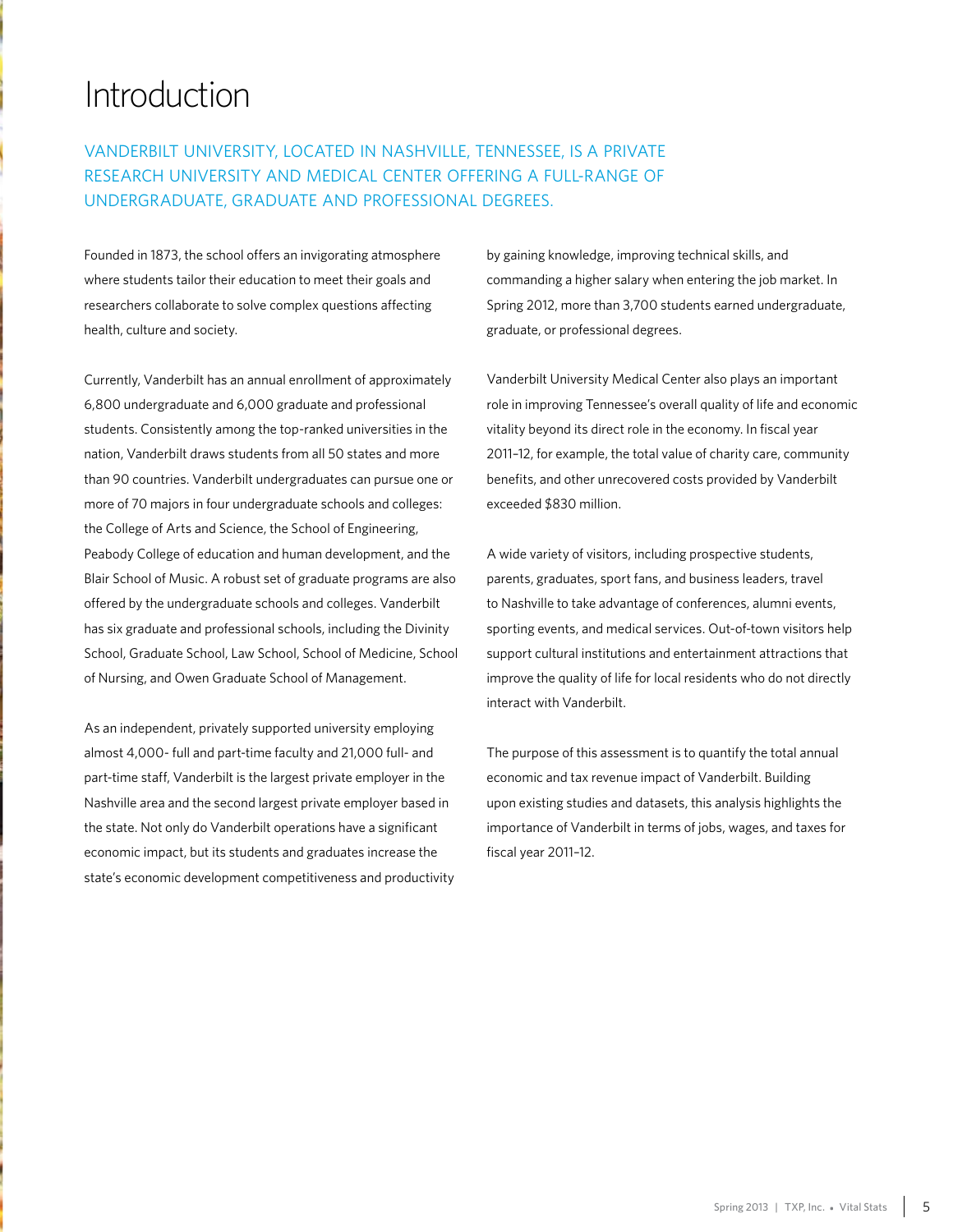# Economic and Tax Revenue Impact of Vanderbilt

## Vanderbilt has a strong impact on the economy, as the operations of the school support thousands of direct and indirect jobs.

Beyond these impacts, Vanderbilt plays an important role in economic development. Faculty and staff, for example, provide business support and other technical services to existing firms. In terms of job creation, patents and business start-ups resulting from the commercialization of Vanderbilt academic research are sources of economic development throughout Tennessee. Students, faculty, and staff of Vanderbilt also provide thousands of hours of community service each year, enhancing health, literacy, education, culture, and overall quality of life.

When evaluating the economic impact of Vanderbilt, the challenge is to focus on core activities that are measurable, while not overlooking important qualitative aspects. Some studies take a narrow approach that focuses on the operational impact of the institutions while other analyses include a variety of impacts ranging from alumni income to estimating the media value of collegiate sports teams. This study takes a measured approach, but does make some subjective decisions regarding inputs.

Vanderbilt's impact also includes the operations of the Medical Center. With 1,019 licensed hospital beds and 2,500 faculty that train approximately 1,600 health care professionals per year, the Medical Center is one of the nation's top academic health science centers.

### **Model Inputs & Assumptions**

**Normal Operations and Expenditures Associated with Vanderbilt University and Medical Center —** this represents the largest input to the economic impact model. The econometric model was adjusted for each institution based on the following inputs. Each segment, for instance, has a different spending pattern for faculty and a different average wage level.

• **Operations:** expenditures related to general operations and plant operations and maintenance

- **Payroll:** salaries, wages, and fringe benefits
- **Employment:** faculty and staff including graduate teaching or research assistants

**Construction Spending —** spending on buildings and construction excluding equipment. This input has the greatest variation from year to year. Total annual construction spending in the 2008–09 fiscal year surpassed \$181.5 million but dropped to \$86.6 million in fiscal year 2011–12. Despite the fluctuations associated with construction spending, construction spending is included because it generates a significant level of economic activity.

**Undergraduate Student & Visitor Spending —** enrolled students (graduate and undergraduate) have a positive impact on the local economy by supporting businesses such as restaurants, music venues, rental housing, and other retail establishments. Because of Vanderbilt's academic quality and reputation, the assumption is that undergraduate students likely would attend college elsewhere if not for the presence of Vanderbilt. Because all undergraduates are required to live on campus, the estimated off-campus spending is lower than for similar universities. Graduate student spending, however, was excluded from the analysis because it is difficult to separate out which students specifically moved to the area to attend Vanderbilt versus those students already living in Nashville who decided to take advantage of an existing institution. This assumption is conservative and results in undercounting the economic and tax revenue impact of Vanderbilt's graduate student population.

According to Vanderbilt University, more than 700,000 parents and families, friends, conference attendees, and fans at sporting events visit the area each year. Out-of-town visitor counts were combined with the average expenditure per visitor and lengthof-stay statistics published by the Nashville Convention and Visitors Bureau.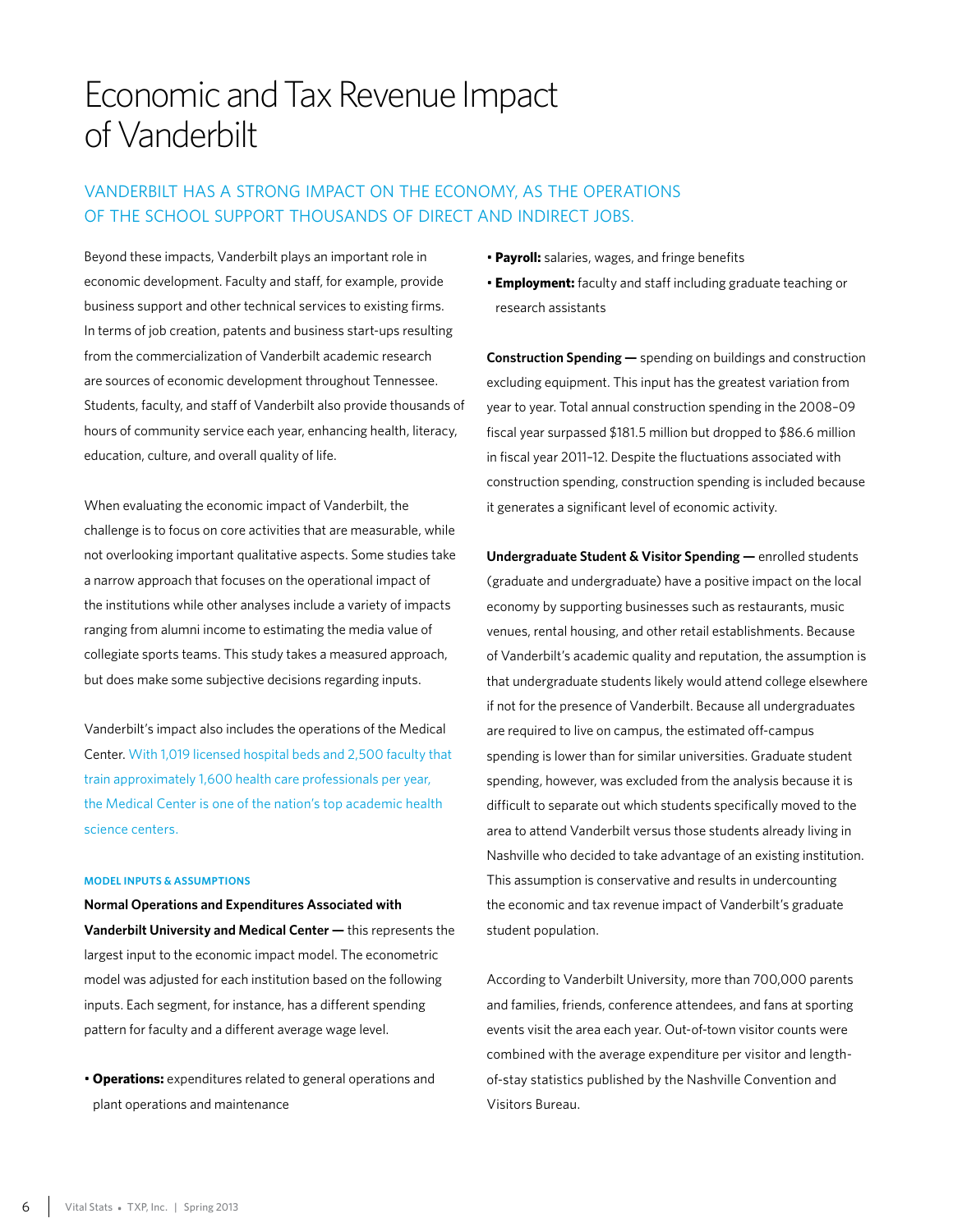**Vanderbilt spent \$86.6 million on construction, building, and leasehold improvements. These expenditures supported hundreds of local jobs in the construction and building maintenance sector in fiscal year 2011–2012.**

### Total Direct Economic Activity Related to Vanderbilt University (\$ Millions)

### **Vanderbilt University Operations**

FY 2007–2008 \$2,661.4

FY 2008–2009 \$2,875.7

FY 2009–2010 \$3,148.2

FY 2010–2011 \$3,399.3

FY 2011–2012 \$3,524.7

### **Construction Spending Student and Visitor**

FY 2007–2008 \$175.3

FY 2008–2009 \$181.5

FY 2009–2010 \$114.9

FY 2010–2011 \$74.3

FY 2011–2012 \$86.6

## **Spending**

FY 2007–2008 \$189.6

FY 2008–2009 \$202.5

FY 2009–2010 \$209.6

FY 2010–2011 \$213.0

FY 2011–2012 \$215.4

Source: Vanderbilt University, IPEDS, TXP, Inc.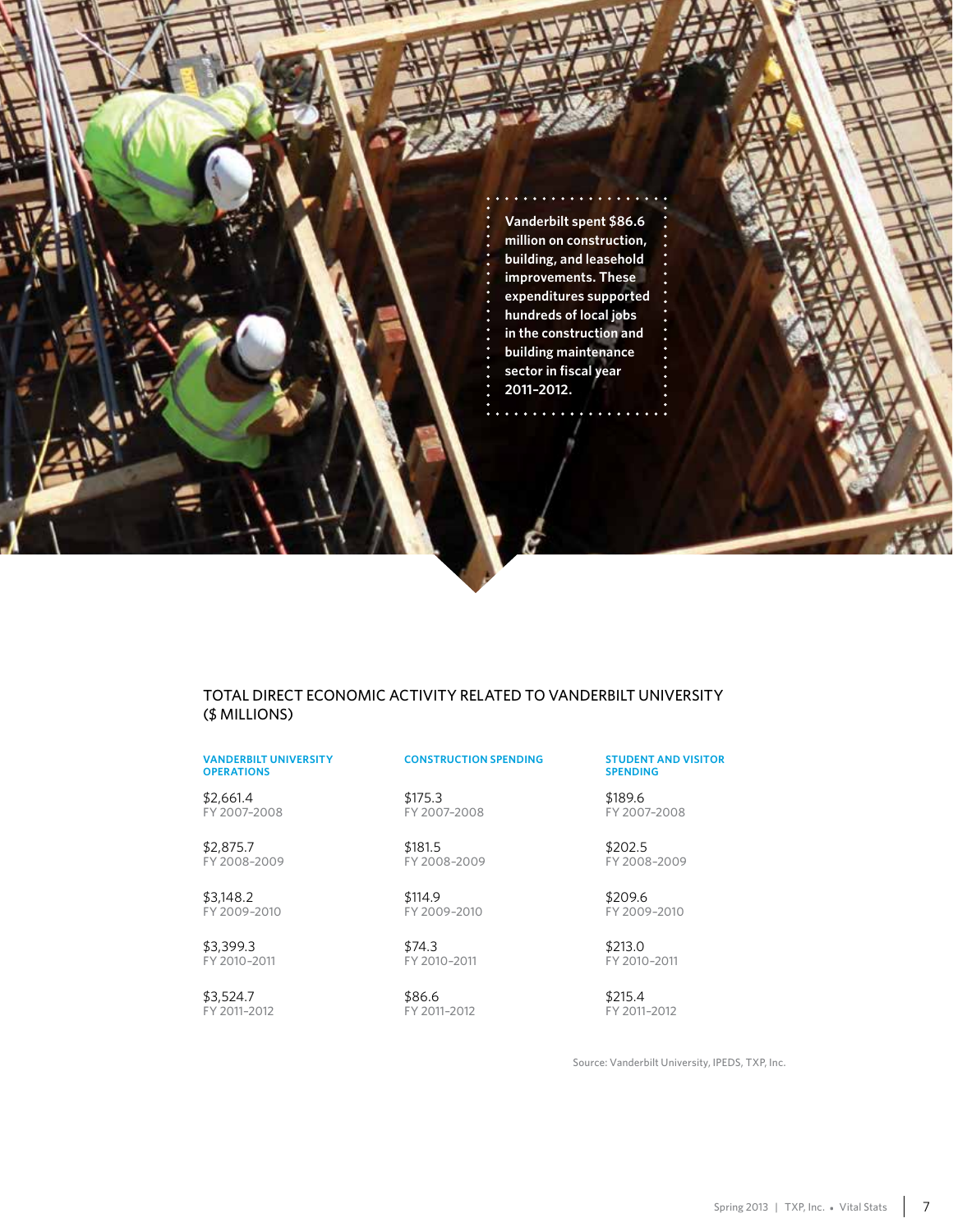# Economic Impact Methodology

## Economists use a number of statistics to describe regional economic activity.

Four common measures are "Output," which describes total economic activity and is generally equivalent to a firm's gross sales or top-line; "Value Added," which equals gross output of an industry or a sector less its intermediate inputs or purchases from other firms used in the production process; "Labor Income," which corresponds to wages and benefits; and "Employment," which refers to jobs that have been created in the local economy. In an input-output analysis of new economic activity, it is useful to distinguish three types of expenditure effects: direct, indirect, and induced.

### **Direct effects** are

changes associated with the immediate effects or final demand changes. Spending by students for entertainment, clothing, food, etc., off campus while they attend Vanderbilt are examples of direct effects.

### **Indirect effects** are

changes in backwardlinked industries caused by the changing input needs of directly affected industries — typically, additional purchases to produce additional output. Satisfying the demand from students means that restaurants must purchase food, supplies, and other services. These downstream purchases affect the economic output of other local merchants.

changes in regional household spending patterns caused by changes in household income generated from the direct and indirect effects. The restaurant owner experiences increased income from student spending, as does the cleaning supplies outlet. Induced effects capture the way in which increased income is spent in the economy. = industries — typically, = and indirect effects. The additional purchases to restaurant owner experiences

**Induced effects** are the

A multiplier reflects the interaction between different sectors of the economy. An output multiplier of 1.4, for example, means that for every \$1,000 injected into the economy, all other sectors produce an additional \$400 in output. The larger the multiplier, the greater the economic impact. Since the majority of Vanderbilt's activity is in the Nashville area, TXP used the RIMS II input-output multipliers produced by the U.S. Bureau of Economic Analysis for the Nashville-Davidson-Murfreesboro-Franklin, TN MSA. This is a conservative approach, since MSA multipliers tend to be lower than statewide figures.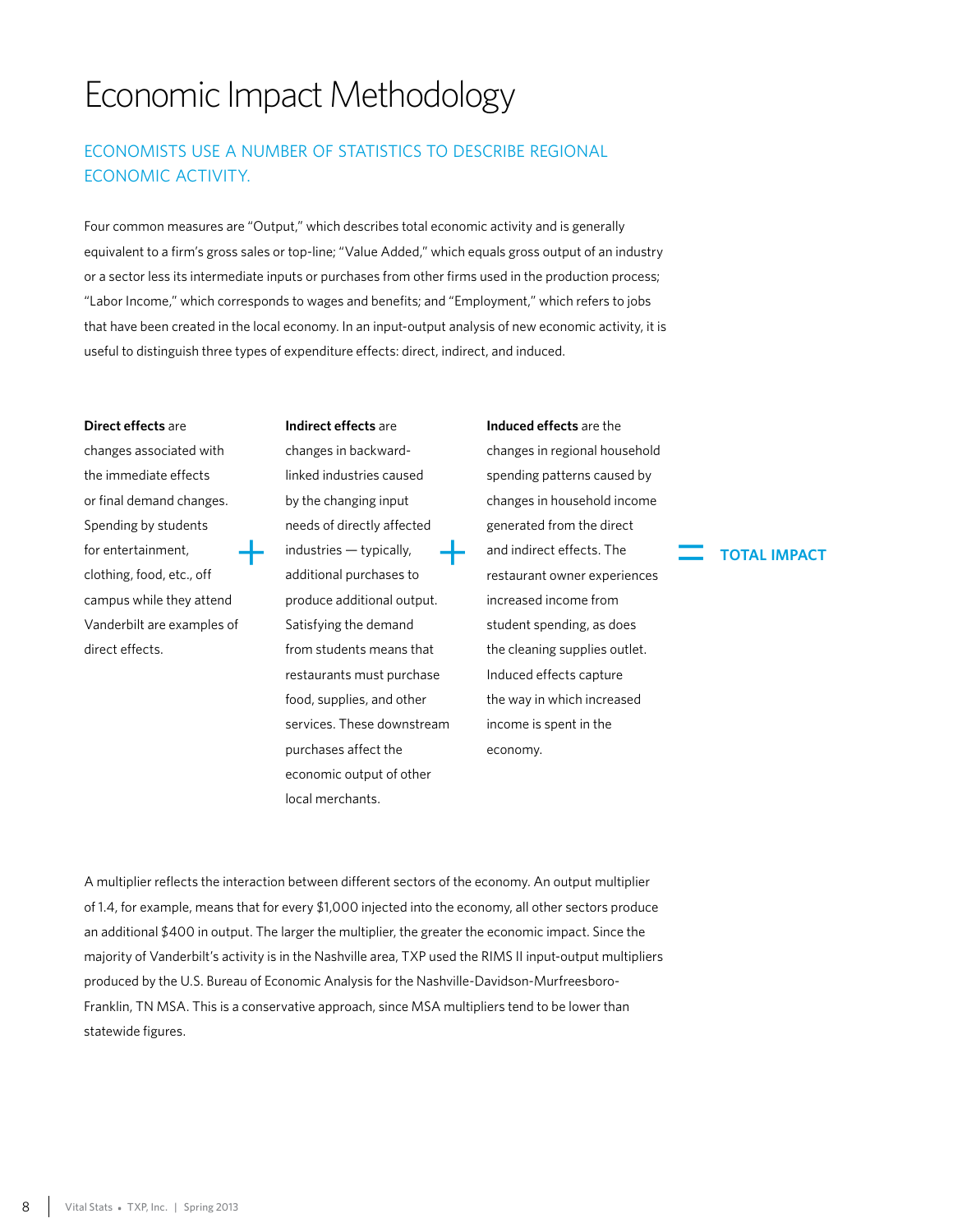# Economic Impact Results



### **Operations**

Vanderbilt had direct operating expenditures of \$3.5 billion, including wages of \$1.8 billion, and 25,000 full- and part-time employees. The estimated total economic output impact related to Vanderbilt operations that year was approximately \$8 billion. The increase in regional economic activity supported 51,600 total jobs with labor income of \$3.3 billion. **See full chart on page 10**

### **Construction**

Vanderbilt spent \$86.6 million on construction, building, and leasehold improvements. These expenditures supported hundreds of local jobs in the construction and building maintenance sector. The estimated total economic output impact of Vanderbilt-related construction spending that year was approximately \$198.5 million. The increase in regional economic activity supported 1,700 total jobs with labor income in excess of \$64.1 million. **See full chart on page 11**

### **Student and Visitor Spending**

Vanderbilt-related off-campus student and visitor spending was more than \$215 million. The approach taken in this analysis was conservative, and likely undercounted the impact of this spending. The estimated total economic output impact of Vanderbilt-related student and visitor spending that year was approximately \$418.5 million. The increase in regional economic activity supported 4,600 total jobs with labor income in excess of \$124.7 million. **See full chart on page 12**

### **Total Economic Impact**

The aggregate economic impact of Vanderbilt was approximately \$8.6 billion. The increase in regional economic activity supported almost 58,000 total jobs with labor income in excess of \$3.4 billion. **See full chart on page 13**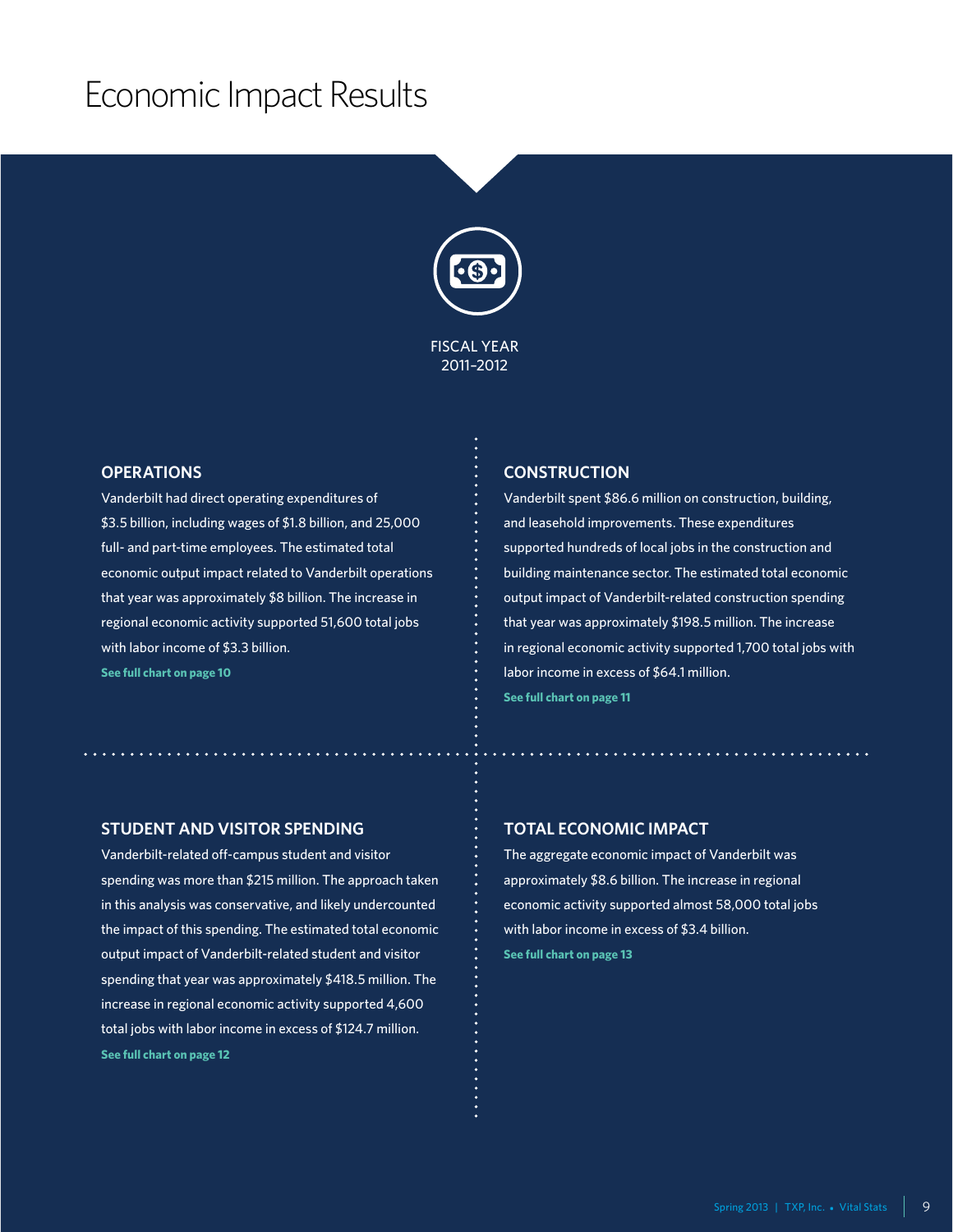### Vanderbilt Economic Impact FY 2011–12: **Operations**

| <b>OUTPUT</b>                                                     | <b>VALUE ADDED</b> | <b>LABOR INCOME</b> | <b>EMPLOYMENT</b> |
|-------------------------------------------------------------------|--------------------|---------------------|-------------------|
| \$13,787,636<br>Agriculture                                       | \$4,374,732        | \$2,532,073         | 51                |
| \$2,094,062<br>Mining                                             | \$1,223,265        | \$637,871           | $\overline{7}$    |
| \$142,643,711<br>Utilities                                        | \$88,177,967       | \$37,254,428        | 224               |
| \$41,881,357<br>Construction                                      | \$20,857,749       | \$18,722,927        | 274               |
| \$404,694,096<br>Manufacturing                                    | \$129,293,241      | \$84,542,989        | 1,192             |
| \$213,098,183<br>Wholesale trade                                  | \$144,014,405      | \$79,767,322        | 860               |
| \$310,814,760<br>Retail trade                                     | \$203,685,157      | \$125,452,842       | 2,913             |
| \$153,468,561<br>Transportation and warehousing                   | \$85,608,169       | \$67,977,756        | 894               |
| \$264,847,311<br>Information                                      | \$145,941,753      | \$72,514,919        | 913               |
| \$454,913,375<br>Finance and insurance                            | \$266,549,603      | \$149,797,461       | 2,117             |
| \$943,515,054<br>Real estate and rental and leasing               | \$712,938,815      | \$105,667,691       | 4,526             |
| \$222,863,190<br>Professional, scientific, and technical services | \$152,286,791      | \$123,971,840       | 1,330             |
| \$152,538,569<br>Management of companies/enterprises              | \$94,629,060       | \$70,715,303        | 747               |
| \$199,270,027<br>Administrative services                          | \$134,415,746      | \$103,646,085       | 2,964             |
| \$1,708,942,910<br><b>Educational services</b>                    | \$950,027,825      | \$999,392,622       | 8,519             |
| \$2,266,153,699<br>Health care and social assistance              | \$1,297,953,819    | \$1,043,895,124     | 19,843            |
| \$39,331,210<br>Arts, entertainment, and recreation               | \$23,532,382       | \$17,008,997        | 478               |
| \$51,708,851<br>Accommodation                                     | \$33,359,876       | \$18,761,748        | 392               |
| \$138,685,642<br>Food services and drinking places                | \$72,235,123       | \$51,606,630        | 1,815             |
| \$227,817,396<br>Other services                                   | \$114,841,799      | \$82,404,706        | 1,273             |
| n/a<br>Households                                                 | \$3,690,543        | \$4,406,864         | 256               |
| \$7,953,069,600<br>Total                                          | \$4,679,637,820    | \$3,260,678,198     | 51,590            |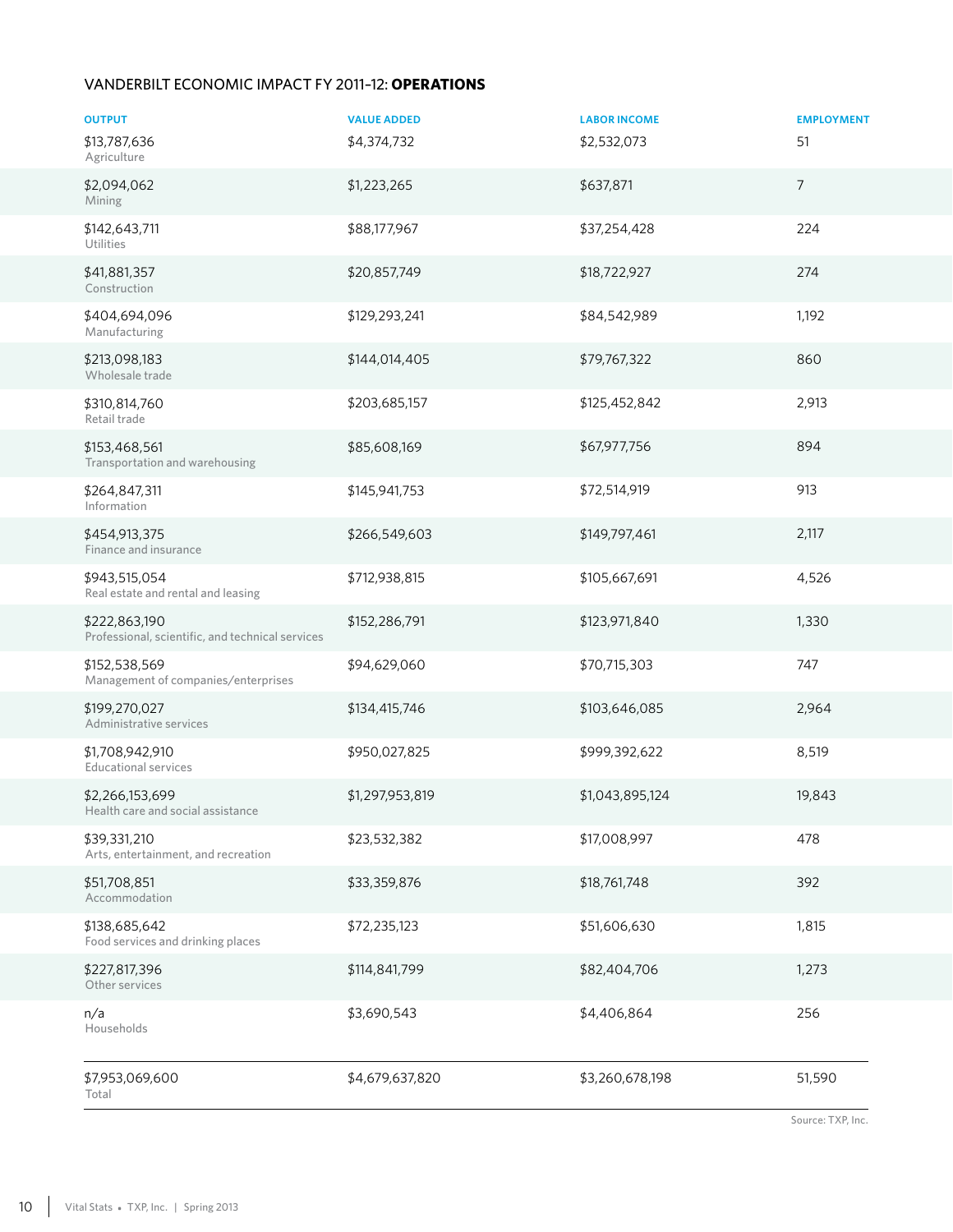### Vanderbilt Economic Impact FY 2011–12: **Construction**

| <b>OUTPUT</b><br>\$259,812                                      | <b>VALUE ADDED</b><br>\$95,264 | <b>LABOR INCOME</b><br>\$43,302 | <b>EMPLOYMENT</b><br>$\overline{2}$ |
|-----------------------------------------------------------------|--------------------------------|---------------------------------|-------------------------------------|
| Agriculture<br>\$987,286                                        | \$528,284                      | \$251,152                       | 6                                   |
| Mining                                                          |                                |                                 |                                     |
| \$1,740,740<br>Utilities                                        | \$1,099,871                    | \$372,397                       | 5                                   |
| \$87,392,096<br>Construction                                    | \$43,596,454                   | \$32,467,840                    | 807                                 |
| \$19,182,786<br>Manufacturing                                   | \$6,876,358                    | \$3,819,236                     | 90                                  |
| \$6,928,320<br>Wholesale trade                                  | \$4,676,616                    | \$2,191,081                     | 38                                  |
| \$11,284,501<br>Retail trade                                    | \$7,387,321                    | \$3,827,897                     | 143                                 |
| \$4,780,541<br>Transportation and warehousing                   | \$2,450,893                    | \$1,584,853                     | 36                                  |
| \$5,655,241<br>Information                                      | \$3,109,084                    | \$1,247,098                     | 28                                  |
| \$10,738,896<br>Finance and insurance                           | \$6,417,356                    | \$2,961,857                     | 65                                  |
| \$14,757,322<br>Real estate and rental and leasing              | \$10,695,594                   | \$1,169,154                     | 63                                  |
| \$9,076,099<br>Professional, scientific, and technical services | \$6,010,318                    | \$3,931,822                     | 66                                  |
| \$2,728,026<br>Management of companies/enterprises              | \$1,688,778                    | \$1,117,192                     | 15                                  |
| \$3,732,632<br>Administrative services                          | \$2,494,195                    | \$1,654,136                     | 65                                  |
| \$1,039,248<br><b>Educational services</b>                      | \$588,907                      | \$424,360                       | 15                                  |
| \$8,443,890<br>Health care and social assistance                | \$5,178,919                    | \$3,931,822                     | 83                                  |
| \$892,021<br>Arts, entertainment, and recreation                | \$536,945                      | \$320,435                       | 15                                  |
| \$1,125,852<br>Accommodation                                    | \$727,474                      | \$337,756                       | 12                                  |
| \$3,057,121<br>Food services and drinking places                | \$1,593,514                    | \$952,644                       | 55                                  |
| \$4,693,937<br>Other services                                   | \$2,398,931                    | \$1,437,626                     | 41                                  |
| n/a<br>Households                                               | \$86,604                       | \$86,604                        | 8                                   |
| \$198,496,368<br>Total                                          | \$108,237,679                  | \$64,130,262                    | 1,657                               |

Source: TXP, Inc.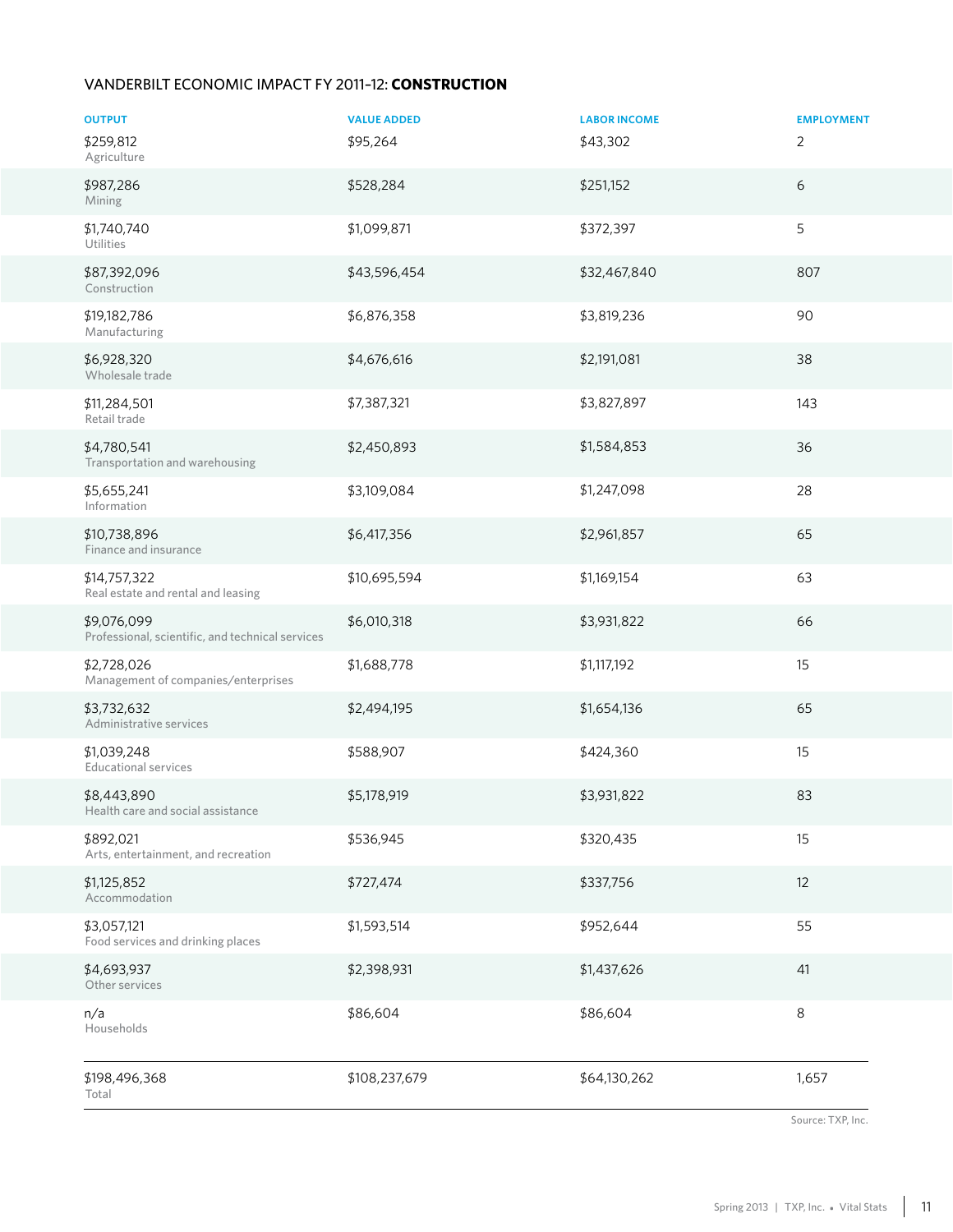### Vanderbilt Economic Impact FY 2011–12: **Student and Visitor Spending**

| <b>OUTPUT</b>                                                    | <b>VALUE ADDED</b> | <b>LABOR INCOME</b> | <b>EMPLOYMENT</b> |
|------------------------------------------------------------------|--------------------|---------------------|-------------------|
| \$620,693<br>Agriculture                                         | \$214,302          | \$105,502           | 3                 |
| \$110,522<br>Mining                                              | \$52,160           | \$22,734            | $\mathbf{1}$      |
| \$5,967,930<br>Utilities                                         | \$3,832,049        | \$1,302,091         | 16                |
| \$2,523,612<br>Construction                                      | \$1,260,675        | \$937,986           | 23                |
| \$21,841,934<br>Manufacturing                                    | \$7,174,723        | \$3,935,714         | 95                |
| \$10,955,477<br>Wholesale trade                                  | \$7,397,274        | \$3,458,211         | 59                |
| \$23,464,597<br>Retail trade                                     | \$15,377,224       | \$7,967,346         | 297               |
| \$9,074,615<br>Transportation and warehousing                    | \$5,162,333        | \$3,476,963         | 74                |
| \$16,346,019<br>Information                                      | \$8,799,856        | \$3,924,801         | 89                |
| \$26,635,429<br>Finance and insurance                            | \$15,741,317       | \$7,330,646         | 157               |
| \$55,319,259<br>Real estate and rental and leasing               | \$37,820,882       | \$6,924,797         | 235               |
| \$14,357,383<br>Professional, scientific, and technical services | \$9,883,928        | \$6,640,924         | 119               |
| \$11,962,809<br>Management of companies/enterprises              | \$7,422,392        | \$4,898,310         | 64                |
| \$9,955,231<br>Administrative services                           | \$6,482,768        | \$4,232,070         | 170               |
| \$2,320,750<br><b>Educational services</b>                       | \$1,325,887        | \$946,800           | 34                |
| \$18,815,993<br>Health care and social assistance                | \$11,539,439       | \$8,744,212         | 186               |
| \$37,727,807<br>Arts, entertainment, and recreation              | \$26,183,181       | \$13,905,930        | 945               |
| \$83,753,691<br>Accommodation                                    | \$54,204,193       | \$25,036,408        | 929               |
| \$55,816,524<br>Food services and drinking places                | \$29,046,486       | \$17,378,544        | 1,005             |
| \$10,882,434<br>Other services                                   | \$5,612,135        | \$3,321,334         | 92                |
| n/a<br>Households                                                | \$189,765          | \$189,765           | 18                |
| \$418,452,709<br>Total                                           | \$254,722,971      | \$124,681,088       | 4,612             |

Source: TXP, Inc.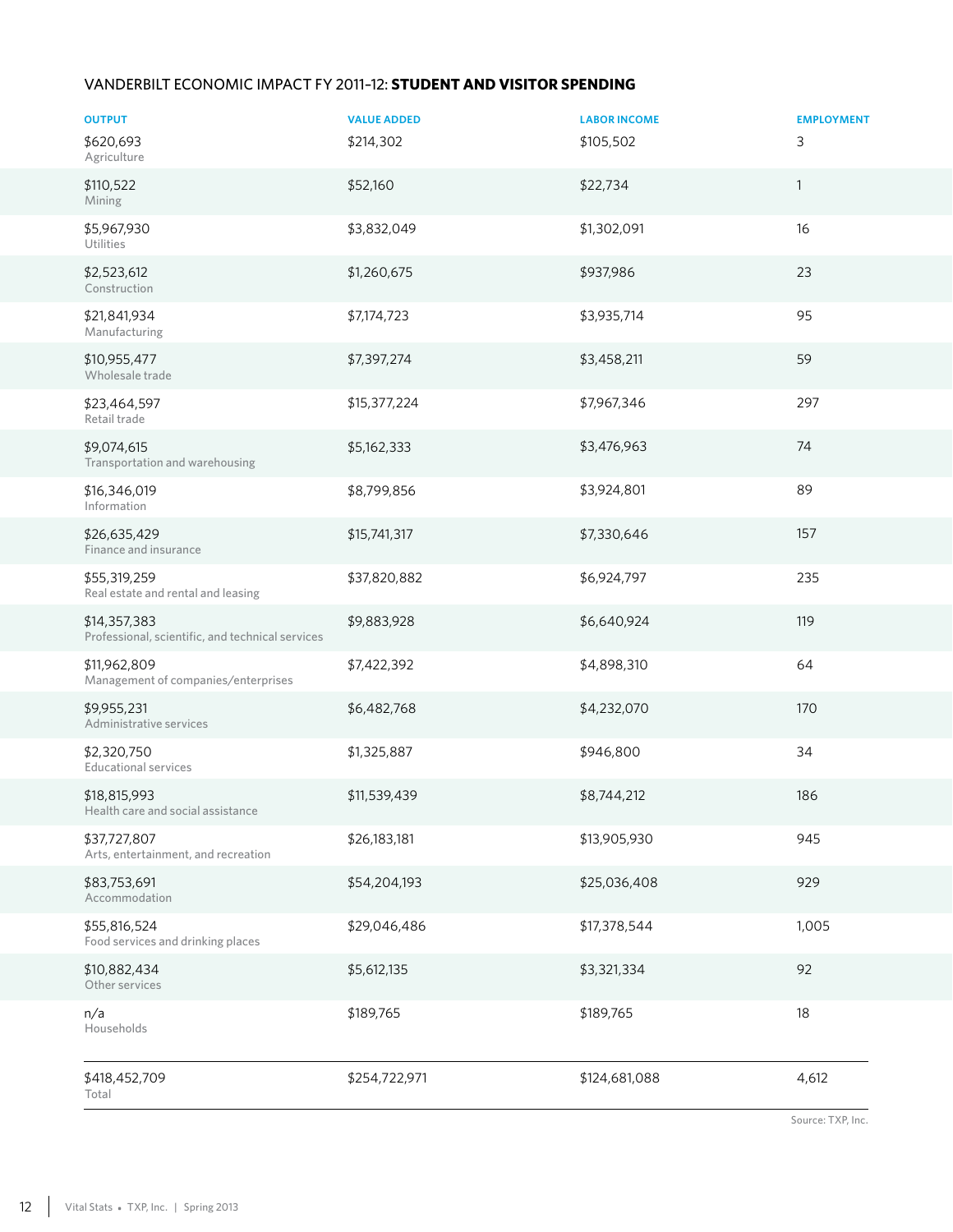### Vanderbilt Economic Impact FY 2011–12: **TOTAL**

| <b>OUTPUT</b>                                                     | <b>VALUE ADDED</b> | <b>LABOR INCOME</b> | <b>EMPLOYMENT</b> |
|-------------------------------------------------------------------|--------------------|---------------------|-------------------|
| \$14,668,140<br>Agriculture                                       | \$4,684,298        | \$2,680,877         | 56                |
| \$3,191,869<br>Mining                                             | \$1,803,709        | \$911,756           | 14                |
| \$150,352,382<br><b>Utilities</b>                                 | \$93,109,886       | \$38,928,917        | 245               |
| \$131,797,066<br>Construction                                     | \$65,714,877       | \$52,128,753        | 1,104             |
| \$445,718,816<br>Manufacturing                                    | \$143,344,322      | \$92,297,940        | 1,377             |
| \$230,981,980<br>Wholesale trade                                  | \$156,088,295      | \$85,416,614        | 956               |
| \$345,563,858<br>Retail trade                                     | \$226,449,703      | \$137,248,085       | 3,353             |
| \$167,323,716<br>Transportation and warehousing                   | \$93,221,396       | \$73,039,572        | 1,004             |
| \$286,848,571<br>Information                                      | \$157,850,692      | \$77,686,817        | 1,030             |
| \$492,287,700<br>Finance and insurance                            | \$288,708,276      | \$160,089,964       | 2,339             |
| \$1,013,591,635<br>Real estate and rental and leasing             | \$761,455,291      | \$113,761,642       | 4,824             |
| \$246,296,672<br>Professional, scientific, and technical services | \$168,181,037      | \$134,544,586       | 1,515             |
| \$167,229,403<br>Management of companies/enterprises              | \$103,740,230      | \$76,730,804        | 826               |
| \$212,957,891<br>Administrative services                          | \$143,392,710      | \$109,532,292       | 3,199             |
| \$1,712,302,908<br><b>Educational services</b>                    | \$951,942,619      | \$1,000,763,781     | 8,569             |
| \$2,293,413,583<br>Health care and social assistance              | \$1,314,672,177    | \$1,056,571,158     | 20,112            |
| \$77,951,038<br>Arts, entertainment, and recreation               | \$50,252,508       | \$31,235,362        | 1,438             |
| \$136,588,394<br>Accommodation                                    | \$88,291,542       | \$44,135,912        | 1,334             |
| \$197,559,287<br>Food services and drinking places                | \$102,875,123      | \$69,937,818        | 2,875             |
| \$243,393,766<br>Other services                                   | \$122,852,865      | \$87,163,666        | 1,407             |
| n/a<br>Households                                                 | \$3,966,911        | \$4,683,233         | 283               |
| \$8,570,018,677<br>Total                                          | \$5,042,598,469    | \$3,449,489,548     | 57,860            |

Source: TXP, Inc.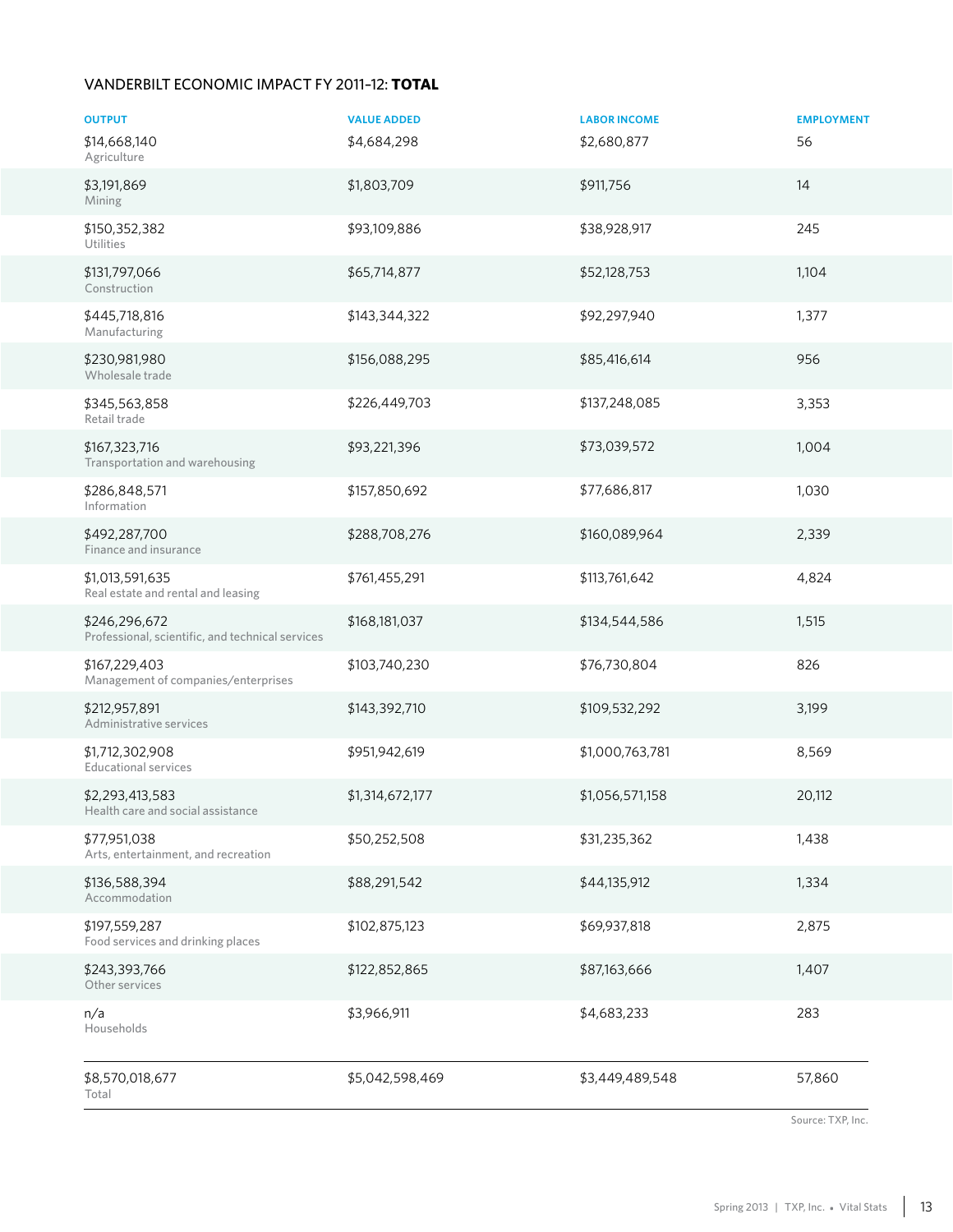# State of Tennessee Tax Revenue Impact

## The most complex part of any economic impact study is to evaluate the tax revenue implications in terms of return on investment (ROI) and net fiscal impact.

For a single business or industry sector, the tax revenue calculations are straightforward. The public sector costs such as those for K–12 education and public safety, however, are more subjective based on location, existing infrastructure, workers drawn to the region because of the project, and wage levels. Too often, the tax revenue estimates are overly aggressive to show a positive return.

As a not-for-profit, Vanderbilt itself is not subject to state and local taxes. However, tax revenue does accrue from activity associated with the indirect and induced economic effects described and measured above. To provide an "order of magnitude" estimate for state tax revenue attributable to Vanderbilt, the analysis used the ratio of state government tax collections to state GDP. Two datasets were used to derive the ratio: 1) U.S. Department of Commerce Bureau of Economic Analysis GDP estimates by metropolitan area; and 2) the U.S. Census Bureau State

Government Tax Collections (STC) report. A brief description of the STC data collection methodology follows:

In this survey, "taxes" are defined as all compulsory contributions exacted by a government for public purposes, except employer and employee assessments for retirement and social insurance purposes, which are classified as insurance trust revenue. Outside the scope of this collection are data on the unemployment compensation "taxes" imposed by each of the state governments. However, all receipts from licenses and compulsory fees, including those that are imposed for regulatory purposes, as well as those designated to provide revenue are included.

Over the past five years, the average state tax revenue as a percent of state GDP was 4.4 percent. Applying this percentage to total value added (or GDP) attributable to Vanderbilt's activities, the state received approximately \$221.6 million in tax revenue for fiscal year 2011–12.

| <b>TAX REVENUE (\$M)</b> | GDP (\$M) | <b>TAX REV AS % GDP</b> |
|--------------------------|-----------|-------------------------|
| \$11,390.0               | \$242,220 | 4.7%                    |
| 2007                     | 2007      | 2007                    |
| \$11,538.4               | \$247.961 | 4.7%                    |
| 2008                     | 2008      | 2008                    |
| \$10,433.1               | \$244,995 | 4.3%                    |
| 2009                     | 2009      | 2009                    |
| \$10,513.8               | \$256,194 | 4.1%                    |
| 2010                     | 2010      | 2010                    |
| \$11,235.4               | \$266,527 | 4.2%                    |
| 2011                     | 2011      | 2011                    |

### Tennessee Tax Revenue as a Percent of State GDP

Source: U.S. Department of Commerce Bureau of Economic Analysis and U.S. Census Bureau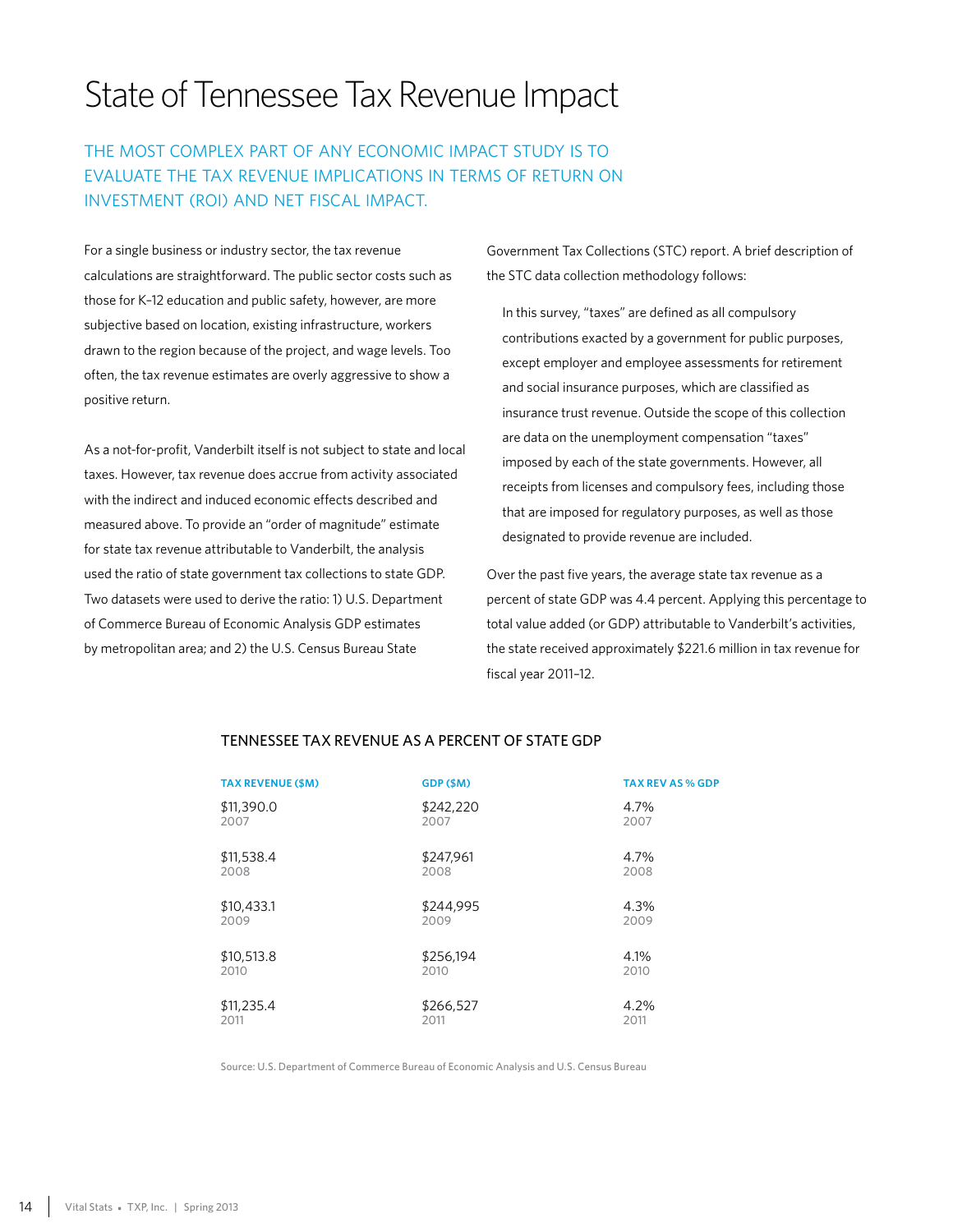# Conclusion

## Vanderbilt is a substantial factor in the economy, as tens of thousands of Tennessee workers owe their livelihoods, directly OR INDIRECTLY, TO ITS INFLUENCE.

However, Vanderbilt's impact extends well beyond these calculations. Traditional economic development has focused on attracting and retaining new production facilities or company headquarters. While these elements remain a crucial piece of the puzzle, other factors play an increasing role in the mix — namely, a highly capable workforce, innovation and entrepreneurship, clusters in knowledge industries, and superior quality of life. Vanderbilt makes essential, irreplaceable contributions to all of these factors. In sum, the principal determinant of economic success in a modern economy is the ability to acquire, process, and apply knowledge. Vanderbilt is a "factory" where this key element of the comparative advantage of the state and nation is refined, both in terms of preparing the future labor force and in the research that ultimately leads to new or improved products and services. Tennessee is fortunate have such a strong asset in its economic development portfolio.



TXP, Inc. 1310 South 1st Street, Suite 105 Austin, Texas 78704 (512) 328.8300 txp.com

### **Legal Disclaimer**

TXP reserves the right to make changes, corrections, and/or improvements at any time and without notice. In addition, TXP disclaims any and all liability for damages incurred directly or indirectly as a result of errors, omissions, or discrepancies. TXP disclaims any liability due to errors, omissions, or discrepancies made by third parties whose material TXP relied on in good faith to produce the report. Any statements involving matters of opinion or estimates, whether or not so expressly stated, are set forth as such and not as representations of fact, and no representation is made that such opinions or estimates will be realized. The information and expressions of opinion contained herein are subject to change without notice, and shall not, under any circumstances, create any implications that there has been no change or updates.